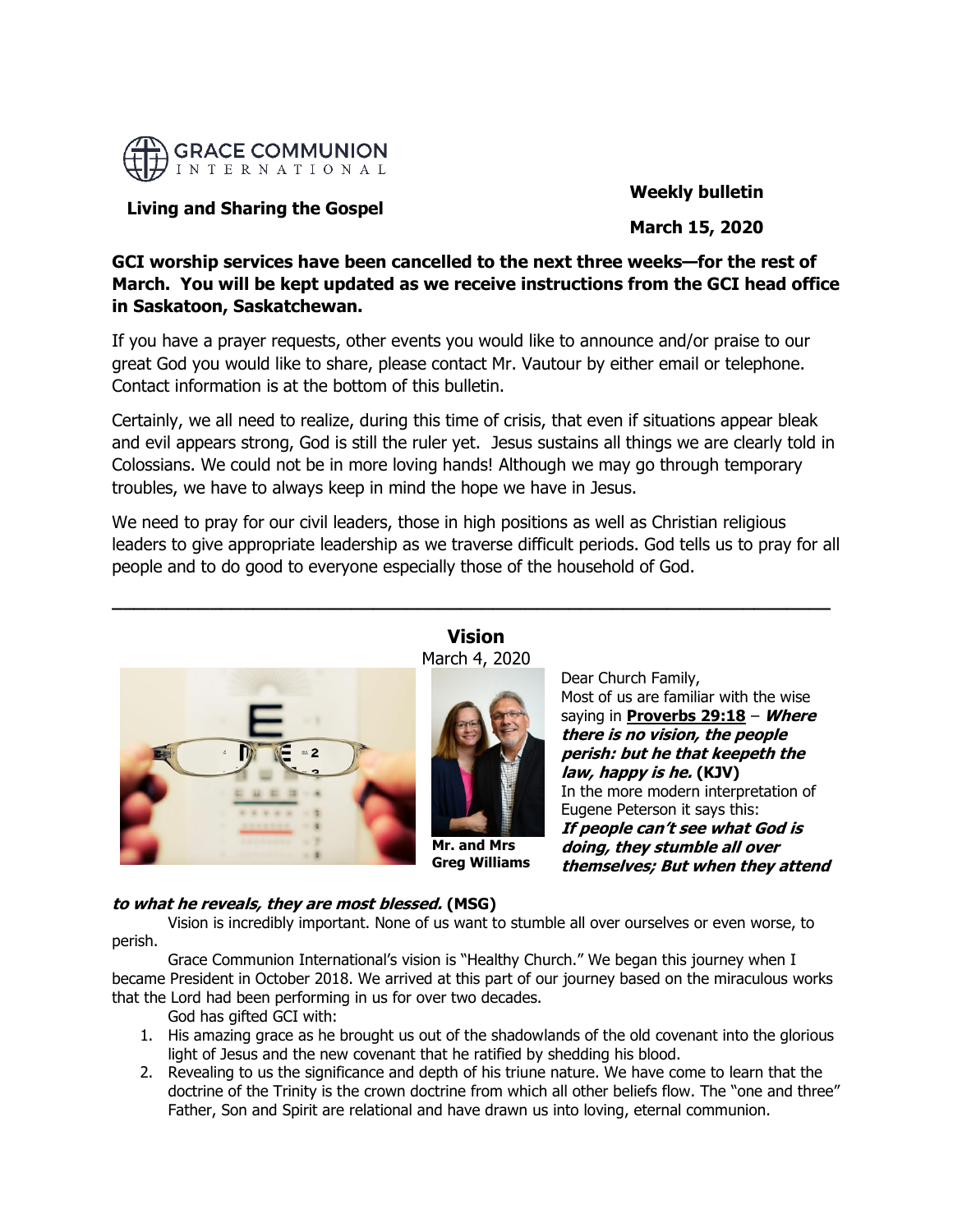3. A stream of renewal to live out of this grace and communion as Healthy Church. It is our vision to become the healthiest expression of the church of Jesus Christ that we can be.

Some have observed that this vision is inwardly focused. This is mostly true. In our ongoing journey with Jesus we are seeing the need to become more focused and improved on how we worship, how we include newcomers, and how we grow deeper in our commitment to Christ and strengthen the fabric of our church family. Healthy church needs some inward focus so we are better prepared for outward focus.

I equate our season of focus and improvement to what it is like when we invite another couple over to our home for an evening dinner and entertainment. What goes into the preparation? We straighten the house and vacuum the carpets. There is intentionality in planning the menu. Do the guests prefer fish or beef? Do they have any special dietary needs? Would they like wine with dinner? Perhaps this will be an occasion to light candles and play background music. Would they enjoy playing a card game or watching a movie? Do you see how the planning details grow as you focus on the quality of the event and what the experience will be like for your guests?

During the years following the grace awakening of GCI, there was quite a lot of struggle. Not all members made the journey from the old covenant to the new covenant. Not all pastors were able to negotiate the changes. The high volume of leadership changes and the downsizing of our congregations created a dynamic that is best described as survival. As we settled into the "newness" of who we now were, the attention to the details on how we present ourselves as a church had waned. While we rejoice in having the incredible gifts of the New Testament gospel and the supreme doctrine of the Trinity, our means for how we live and share this has become worn and tattered.

Our congregational meetings and meeting spaces need attention. Is our hall clean and inviting? Is there ample parking and clear signage to get into the building? In what shape are the restrooms? Do we start our services on time and do they follow a meaningful and worshipful flow? If your Sunday service feels more like an informal small group gathering in someone's living room, then attention is needed (small groups have their place, but the Sunday worship service needs planning, preparation, and intentionality in focusing on Jesus).

What is a first-time visit like for a guest to your church? Is there an order of worship outline that they can easily follow so they know what is going on? Is it easy to find childcare services or youth meetings? Is there an up-to-date information center with clear communication pieces that help a new person navigate what services are offered by the church? Is the congregation friendly and inclusive so that the newcomer feels like there can be a place for them in this church family? Will there be a new believers class available to them in a timely fashion? If we desire for guests to become members, then we must be mindful of clear pathways for this to happen.

Beyond sharing a weekly worship service, what is the fabric of the fellowship of your congregation? Is there sharing in how relationships are being nurtured and deepened? Is the gift of hospitality alive in your membership? Do members break bread in one another's homes, and include the neighbors? Does your church host annual picnics, campouts, and other events? When was the last time the church gathered to do a service project? This project could be beautification of the church property, serving the needs of the widows, or assisting a need in the surrounding target community of your church.

For me, the renewal stream that began in 1995 is continuing 25 years later, and the vision is clear. The Lord is beckoning us to more fully join him through the leadership of the Spirit. He is calling and empowering us to become the vibrant lighthouse in the neighborhoods where our churches are located. It is time for GCI to rise up and become the Healthy Church the Lord wants us to be. Moving Forward Together! Greg Williams

**\_\_\_\_\_\_\_\_\_\_\_\_\_\_\_\_\_\_\_\_\_\_\_\_\_\_\_\_\_\_\_\_\_\_\_\_\_\_\_\_\_\_\_\_\_\_\_\_\_\_\_\_\_\_\_\_\_\_\_\_\_\_\_\_\_**

**THE MESSAGE OF JESUS: GOOD NEWS IN AN ALABASTER JAR (MATTHEW 26)** (From: [https://www.gci.org/articles/good-news-in-an-alabaster-jar/\)](https://www.gci.org/articles/good-news-in-an-alabaster-jar/)

Matthew 26 records an interesting episode in the life of Jesus, just two days before he was killed. This was an action-packed week, filled with highly significant events — and this event is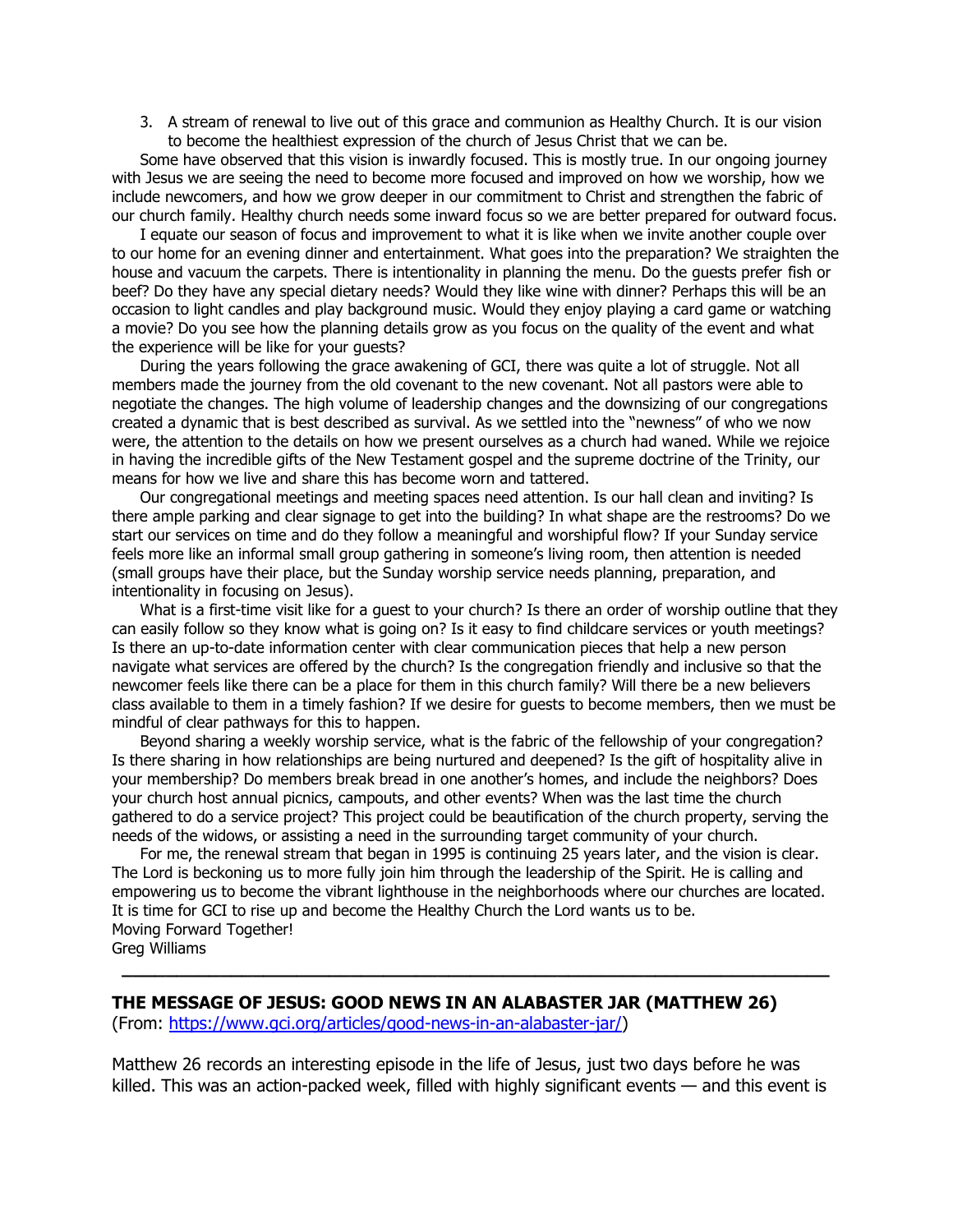no exception. In Matthew 26, we find a description of Jesus being anointed with perfume. The story begins in verses 1-2:

When Jesus had finished saying all these things, he said to his disciples, "As you know, the Passover is two days away — and the Son of Man will be handed over to be crucified." (NIV 1984)

Jesus knows that his time is short – he has only two days to live – but his disciples seem to be unaware of it. Jesus will soon be given another opportunity to tell his disciples about his impending death. Then there is an abrupt change of scene, in which Matthew tells us what is happening in another place at about the same time:

The chief priests and the elders of the people assembled in the palace of the high priest, whose name was Caiaphas, and they plotted to arrest Jesus in some sly way and kill him. "But not during the Feast," they said, "or there may be a riot among the people." (verses 3-5) Jesus anointed with perfume

Matthew then takes us back to Jesus:

While Jesus was in Bethany [two miles east of Jerusalem] in the home of a man known as Simon the Leper, a woman came to him with an alabaster jar of very expensive perfume, which she poured on his head as he was reclining at the table. (verses 6-7)

A whole jar of perfume! The smell would have filled the entire room.

When the disciples saw this, they were indignant. "Why this waste?" they asked. "This perfume could have been sold at a high price and the money given to the poor."

Aware of this, Jesus said to them, "Why are you bothering this woman? She has done a beautiful thing to me. The poor you will always have with you, but you will not always have me. When she poured this perfume on my body, she did it to prepare me for burial."

Then Jesus, with special emphasis, said,

I tell you the truth, wherever this gospel is preached throughout the world, what she has done will also be told, in memory of her. (verses 8-13)

Why is this so important?

I would like to ask a follow-up question: Why is this story so important that it will be told wherever the gospel message goes?

The woman had done a nice favor for Jesus, and it was appropriate for Jesus to thank her in a nice way. But surely this does not mean that the disciples, no matter where they went in the world, would have to tell this story everywhere they told the gospel? If the disciples were running short of time, couldn't they just preach the gospel and skip this particular story? No, said Jesus. Wherever the gospel is preached, this story must be told, too. It is practically as important as the gospel itself!

When the disciples were inspired to write the stories of what Jesus did, they also wrote the story of what this woman did. In the Gospel accounts, it is on an equal level with the teachings and miracles of Jesus. What this woman did is an essential part of the story of Jesus. That is not just long ago and far away. It also applies right now, and right here. Wherever the gospel goes, this story must be told, too. Why is that?

The context: Jesus' death

This section of Matthew is about Jesus' death. It begins in verse 2 with Jesus mentioning his death. It moves in verse 3 to the conspiracy to kill Jesus. And in verse 12, Jesus connects the anointing with his burial.

Right after Jesus says that this story will be told around the world, Matthew tells us in verse 14 that Judas went out and conspired with the chief priests to betray Jesus. This anointing with perfume was the last straw for Judas. He was so upset about this waste of money that he went out to betray his master for 30 pieces of silver – ironically, money that he himself would waste.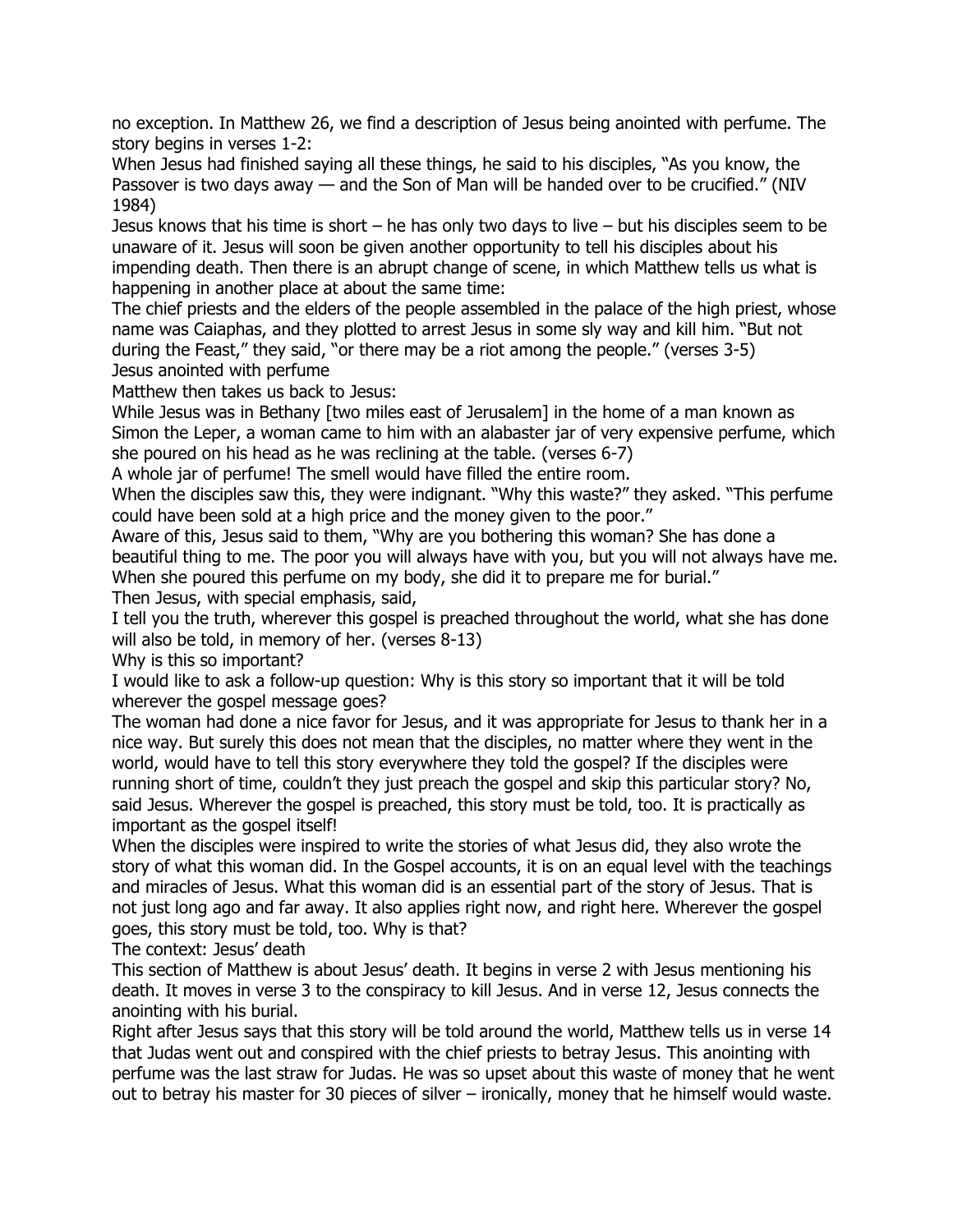He eventually saw that there was something more important than money – but that is a different story. Our focus today is on the story of what the woman did. That is the story that must be told everywhere the gospel goes.

The story is set in the context of Jesus' death. It is part of the introduction to what is called "the passion" – Jesus' suffering and death. That helps make the story significant. There are several points of resemblance between what this woman did and what Jesus did on the cross. Her action was in some ways a parable, a drama that portrayed spiritual truth about Jesus. Many of Jesus' own actions were object lessons for spiritual truths. He did many more miracles than could be recorded in the Bible, but some are reported to us because they have special significance.

The miracle of feeding 5,000 people, for example, helps show that Jesus is the bread of life. Just as he gives food for physical life, so also he gives what we need for eternal life. The fact that he could do something we can see, gives us assurance that he can do something we cannot see. Just as he heals diseases, so also he forgives sins. The physical action pictures a spiritual truth.

This is also true of what this woman did for Jesus. What she did illustrates for us some lessons about the sacrifice of Jesus Christ. It also pictures the way that we should respond to Jesus. What this woman did is a miniature picture of the gospel. That is why this story is so important that it has become part of the gospel message. It can help us explain the nature of the gospel. A powerful devotion

Let's give this woman a name. John 12 tells us that she was Mary, sister of Lazarus, and that this was shortly after Jesus had raised Lazarus from the dead. The story can be told without that particular fact  $-$  the action is more important than the name of the person who did it  $$ but it does help us understand a little more of what went on behind the scenes. (It is not certain that the story in John 12 is the same incident as we read about in Matthew 26, but that question does not affect the point we wish to make here.)

We'll look at three ways in which this anointing resembles the sacrifice of Jesus himself. First, Mary was motivated to do this out of love. Nobody told her to do it. It was not commanded. It was just something Mary took upon herself to do, and she did it out of love. Jesus also made his sacrifice out of love. He had no obligation to die for us, but he chose to do it, willingly, motivated by love. Even while we were sinners, he loved us with incredible intensity.

Mary may have known that Jesus was soon to die, but perhaps not. The disciples didn't understand that Jesus was going to die, and Mary probably didn't, either. Otherwise, she would have saved the perfume for the actual burial. She seems to have poured the perfume on Jesus simply because she had an incredibly intense devotion to Jesus. She was overwhelmed with love. Maybe it was a response to the resurrection of Lazarus.

Mary may have bought that perfume to anoint the dead body of her brother. Now that Lazarus was alive, Mary did not need the perfume for him — thanks to what Jesus had done. How could Mary thank Jesus for his wonderful gift of life? Why, she could use that same perfume to lavish it on Jesus, as a token of her thanks and love. Mary was praising Jesus, honoring Jesus—in effect, worshipping Jesus, sacrificing to Jesus.

Many people today are concerned with right beliefs. Right beliefs are good. We need them. Many people today are concerned with right behavior. Right behavior is good. We need it  $-$  but we need something else, too, and that is something that Mary demonstrates for us. Mary shows us right emotion, right feeling. The heart we need for God is an intensely personal devotion, a powerful dedication of ourselves to his service.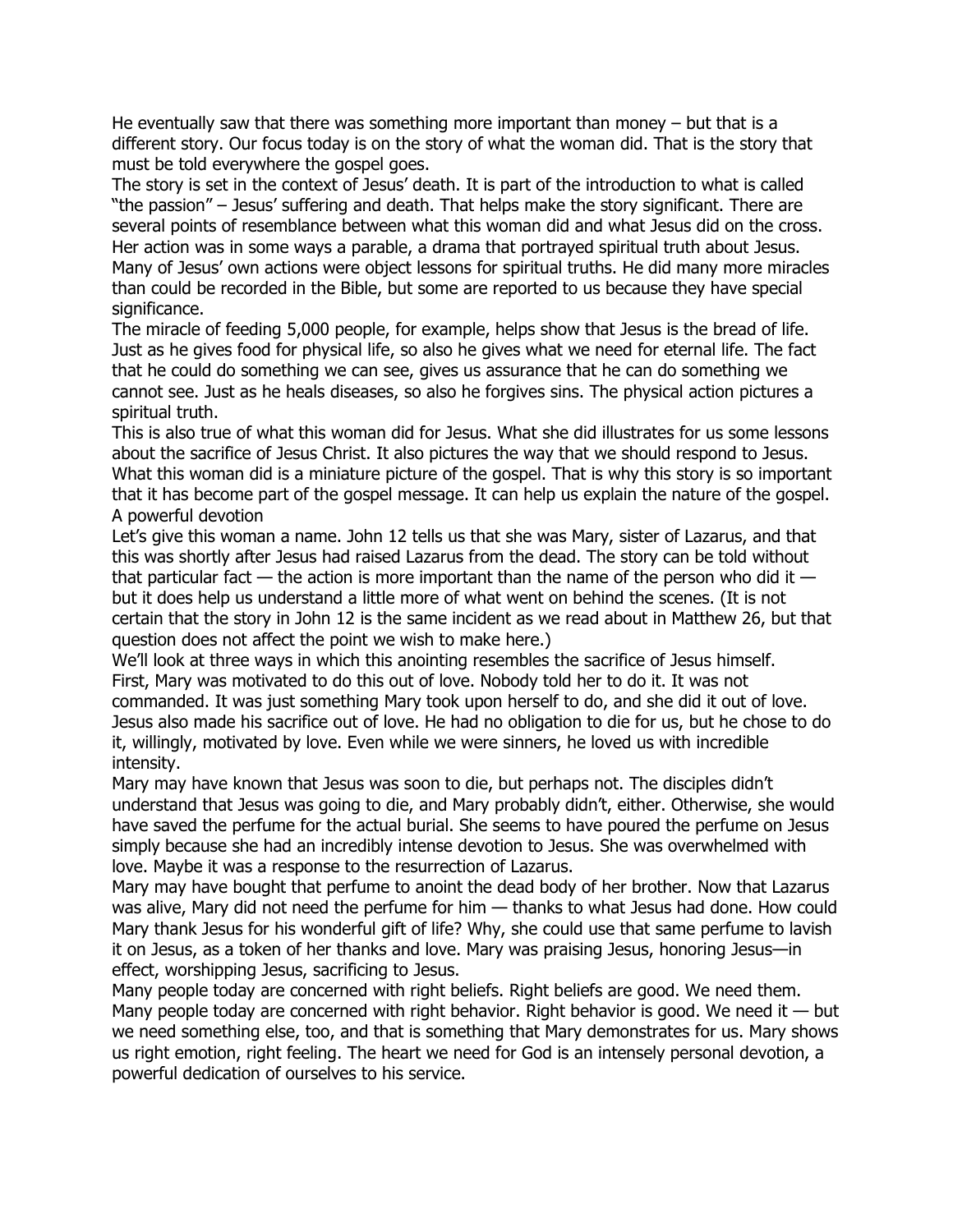This intensity of emotion is unusual, and like most unusual things, this was criticized. This kind of devotion was not within the ordinary range of acceptable behavior. People would call Mary eccentric, maybe even out of her right mind. Society says, Don't get carried away with your emotions. Mary did. Her society criticized her, but Jesus praised her. Society says, Moderation in all things. Mary was not moderate. Her society criticized her, but Jesus praised her. The jury of 12 men said this is wrong, but Jesus said, she is better than you all.

Mary had an intense affection and devotion for Jesus. We can see it when she sat at Jesus' feet listening to him teach. She was a contemplative person who liked to think. Here, she is an expressive person — expressive not in words but in actions. Her quiet nature did not prevent her from making a powerful statement — more powerful than words could have possibly done. An enormous sacrifice

The second way in which Mary's action was like the sacrifice of Jesus is that it was a sacrifice. This was some incredibly expensive perfume. Mary could have sold it for a large amount. Mark tells us it was worth about one year's wages — the amount of money that a working person would earn in an entire year. In today's economy, it would be worth several thousand dollars. Can you imagine one bottle of perfume that costs several thousand dollars? Now, can you imagine just pouring it out? Thousands of dollars evaporating into thin air — gone forever. A year's worth of work, gone, just like that.

This shows us something of the intensity of Mary's love for Jesus. She must have known what she was doing, and how much it had cost her, but she did not care. Her love for Jesus was so great that she was not concerned about the cost. She was probably happy about it  $-$  she was getting a chance to demonstrate her devotion to Jesus. If she had sorrow, it was not about how much she was giving up, but that she had so little to give. Love often expresses itself in selfsacrifice, with little thought for self.

If an offering is to be meaningful, it should cost us something, and it should be done out of our own free will. We should give up something that is of value to us. Worship always involves sacrifice — sacrifice of money, time or pride, or all three. Maybe it requires everything we have, and everything we are. The disciples were concerned with self. They wanted to be great in the kingdom of God. But Mary was achieving greatness already, through her devotion to Jesus. She was not concerned for self and what she would get out of it. She was concerned for nothing but Jesus, and in that, she was already great.

Concern about the money

The disciples suggested that the money could be given to the poor. It wasn't just Judas who objected to this "waste" of money. All the disciples were indignant. It is good to give money to the poor. The traditional Jewish understanding of righteousness included giving money to the poor, and apparently the disciples sometimes did it. (When Judas went out from the last supper, the disciples thought that he might be going to give something to the poor. If Jesus had never given any money to the poor in the previous three years, the disciples probably would not guess that he would start right then. Charity seems to have been part of what they normally did.)

When someone has lots of money, it is appropriate to share some of it with those who need it. That is a good use of money. But in this case, Mary had picked an even better use of the money. She used it in an act of tremendous devotion, an act of worship. That is a legitimate use of money, too.

Some Christians make a religion out of social activism, and they do it very well. Social work can be part of the Christian faith. But some unfortunately see that as the only form of religion, and they have forgotten about devotion to Jesus. Social work is good, but it is not supreme. Jesus is supreme — and our devotion to him will cause us to help the people who need help. It's a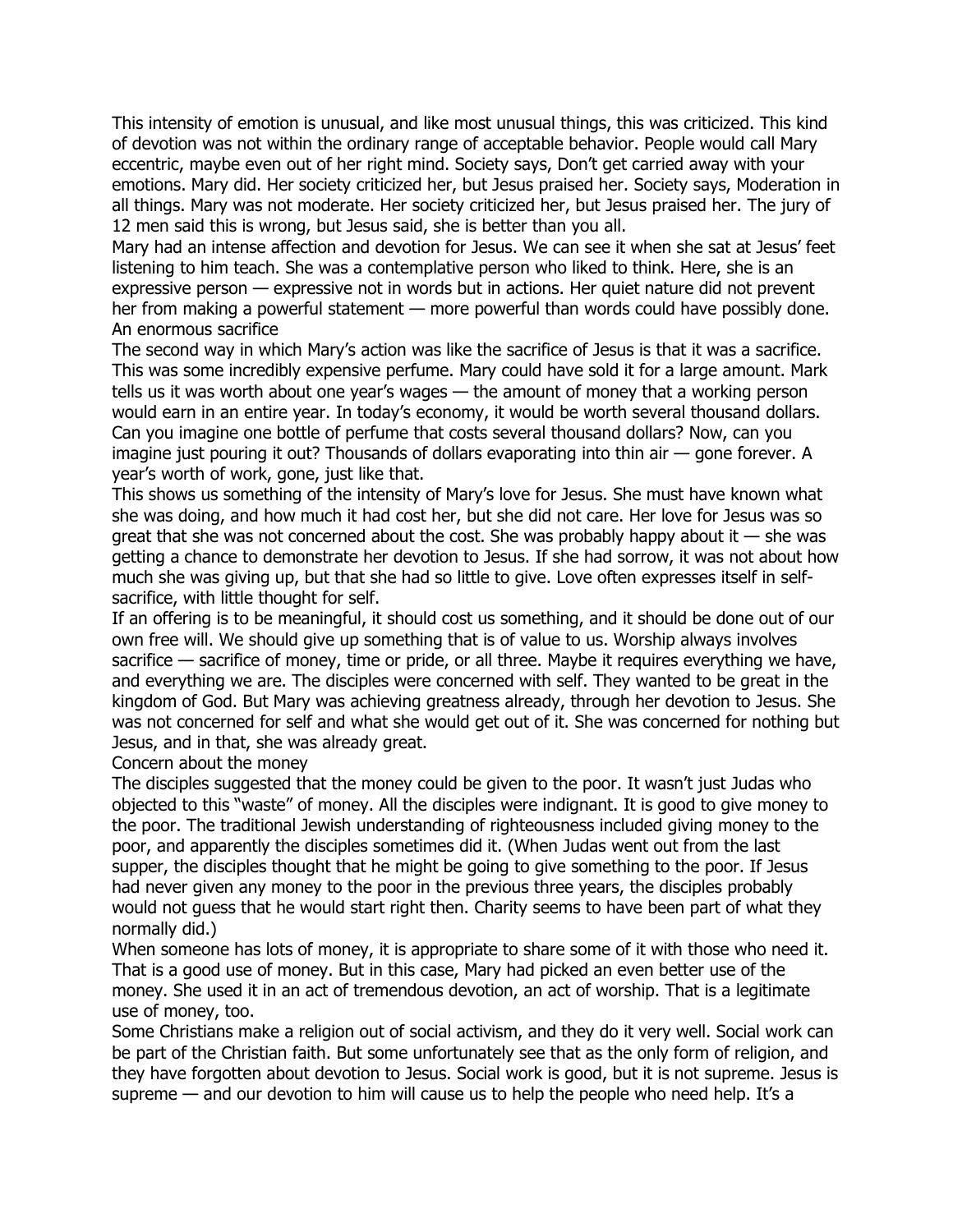question of priorities, and Jesus must always be first. For Christian service to really count, it must be done for Christ. We are serving him. Even when we are helping other people, we are serving Christ.

What Mary did, from an observer's perspective, was a big sacrifice. But because she was willing, it was for her a small price to pay, a token of her love. Jesus' crucifixion, from all perspectives, was a tremendous sacrifice, but he was willing to make it. For the joy set before him he endured the cross. He knew that glory was waiting not just for him, but for all who would be saved by what he did. He was willing to pay the price—and he was happy that he was able to pay the price, because he knew how valuable the result would be.

As we grasp the enormity of his sacrifice, we cannot help but respond in love and devotion and there is no sacrifice too great. Nothing we do could ever compare to what he has done for us. Our love for him causes us to live for him, to give all that we are.

## Extravagant sacrifice

The third way in which Mary's action was similar to Jesus' crucifixion is that it was extravagant. It was far more than what was necessary. It was outrageous! Mary was not a calculating person who thought, what is the least I can do? How much do I have to spend to be enough? What is my duty?

Nor was she tied down to tradition. Mary did not think, How do other women show respect for a rabbi? She was not afraid of public opinion. Her love freed her from that fear. She was not afraid to do something out of the ordinary. Mary did not ask the disciples if it was OK. No, Mary broke traditions. She broke the limits of what is public propriety. Mary didn't even ask Jesus if it was OK. She just seized the opportunity, and did it. She did what she could, because only that expressed her devotion to Jesus. Her love was so great that it called for an exceptional act of creative devotion.

The disciples didn't object to the anointing in itself. They didn't object to perfume, but they objected to the extravagance. This was too much of a good thing — way too much. This was ridiculous, wasteful, even sinful. No so, said Jesus. What she has done is a beautiful thing. It had an aesthetic value, like a beautiful work of art, a beautiful piece of music. It was a beautiful action — a beauty that defies cost analysis. It is impossible to put a price on such personal devotion.

Sometimes we are too concerned about the usefulness of something. I often think that way. But that may mean that I do only the ordinary things, never the unusual, never the beautiful, never anything heroic, never anything requiring faith.

The disciples wanted the money to be put to good use, for something practical, like food for the hungry. That is a very good use for money. It was the ordinary thing to do, the normal thing to do, even a respectable thing to do. But usefulness is not the most important thing in the universe. Usefulness is not our god. Efficiency is not our god. Public opinion is not our god. Traditional boundaries of politeness are not our god. Jesus is our God, and it is useful to use up our material resources to honor and glorify him.

Maybe there aren't any tangible results, but a sacrifice of love and devotion has a usefulness of its own. An act of great beauty has a usefulness of its own when it is done for Jesus Christ. Mary's act of extravagant waste was actually a picture of spiritual beauty  $-$  a heavenly fragrance. It pictured the sacrifice of Jesus Christ in a way that words could not. It was extravagant, and that is part of its beauty. God himself is extravagant.

When something is done out of the ordinary, someone is going to complain about it. Someone is not going to understand the motive, or understand the beauty, or they are going to say, "That's not right. We don't do things that way." To them, it seems that mediocrity is better than intense emotion. But Jesus praises extravagance, not mediocrity.